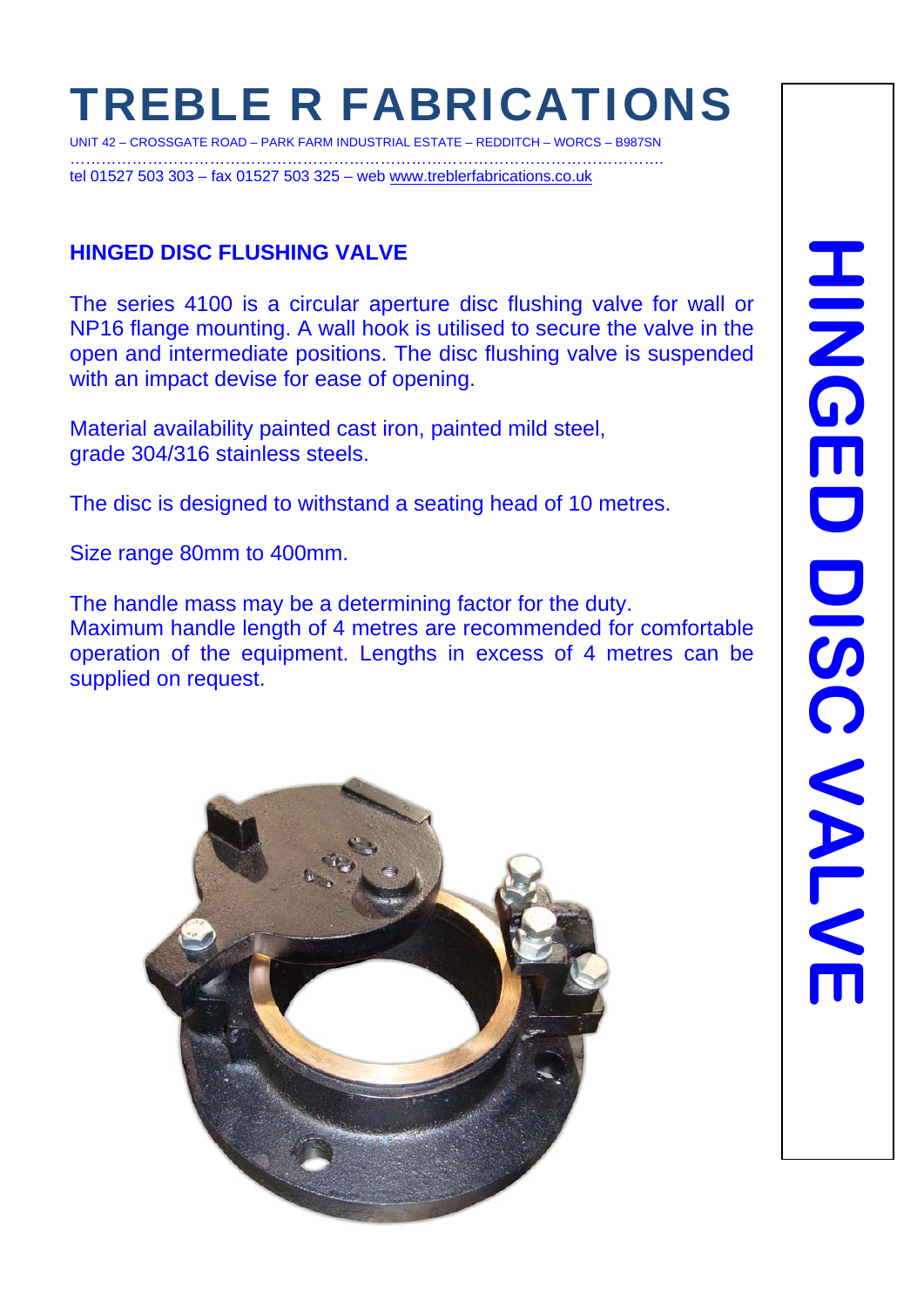## **Hinged Disc Flushing Valve**

| <b>Operating Duty</b>  |                            |
|------------------------|----------------------------|
| Application:           | Flow control and isolation |
| Type of Mounting:      | Wall and Pipe              |
| Type of Media:         | <b>Water and Sewage</b>    |
| <b>Operating Head:</b> | 10 Metres on seating       |
|                        |                            |

| Mounting:<br><b>Tank Faces</b>             |  |
|--------------------------------------------|--|
|                                            |  |
| Operation:<br><b>Lifting Handle</b>        |  |
| Any size from 80mm to 400mm<br>Size Range: |  |

## **Construction Materials**

|                | <b>ITEM DESCRIPTION MATERIAL</b> |                                 |
|----------------|----------------------------------|---------------------------------|
| 1              | Frame                            | Mild Steel, BS 4360 Gr 43A      |
|                |                                  | Stainless Steel, BS 970 Gr 304  |
|                |                                  | Stainless Steel, BS 970 Gr 316  |
|                |                                  | Cast Iron BS1452 Grade 220      |
| $\overline{2}$ | Door                             | Mild Steel, BS 4360 Gr 43A      |
|                |                                  | Stainless Steel, BS 970 Gr 304  |
|                |                                  | Stainless Steel, BS 970 Gr 316  |
|                |                                  | Cast Iron BS1452 Grade 220      |
| 3              | Pivot Pin                        | Stainless Steel, BS 970 Gr 316  |
| $\overline{4}$ | Fasteners                        | Stainless Steel, BS 6105, Gr A4 |
| 5              | Lifting Handle                   | Mild Steel, BS 4360 Gr 43A      |
|                |                                  | Stainless Steel, BS 970 Gr 304  |
|                |                                  | Stainless Steel, BS 970 Gr 316  |
| 6              | <b>Wall Hook</b>                 | Mild Steel, BS 4360 Gr 43A      |
|                |                                  | Stainless Steel, BS 970 Gr 304  |
|                |                                  | Stainless Steel, BS 970 Gr 316  |
|                |                                  | Cast Iron BS1452 Grade 220      |
| $\overline{7}$ | Wedge                            | Mild Steel, BS 4360 Gr 43A      |
|                |                                  | Stainless Steel, BS 970 Gr 304  |
|                |                                  | Stainless Steel, BS 970 Gr 316  |
|                |                                  | Cast Iron BS1452 Grade 220      |